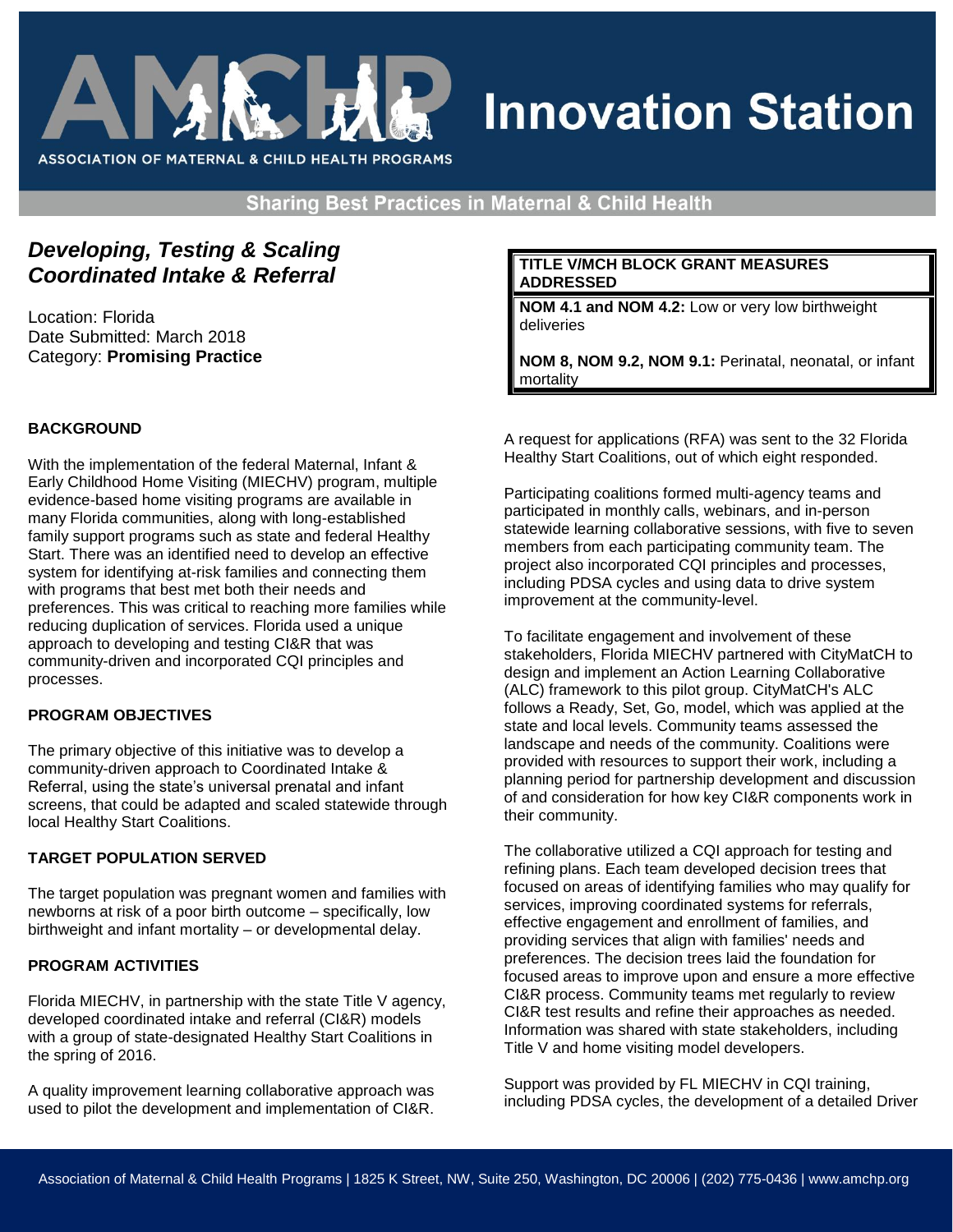Diagram, and the selection of specific metrics to measure implementation success.

## **PROGRAM OUTCOMES/EVALUATION DATA**

The Consolidated Framework for Implementation Research (CFIR) model (Damschroder et al, 2009) was utilized by the University of South Florida MIECHV evaluation team to describe the characteristics of the learning collaboratives. The CFIR model was adapted by the MIECHV team by adding the 'learning collaborative group dynamics' category, to ensure that team dynamics such as CI&R members' perceptions and interactions within their respective groups were assessed. This was essential in order to evaluate influence of the partnership itself on the attainment of the outcome objectives of the group (Schulz, Israel, & Lantz, 2003).

The MIECHV evaluation team used this framework to evaluate coalition system changes while utilizing the prenatal and infant risk screens, their methods of incorporating the CI&R model into their various systems of care, and the accomplishments and barriers encountered during their various implementation processes.

Changes were seen across all the major CFIR domains between the first and third learning collaborative meetings. Among individual participants' characteristics, there was an increase in those working on system changes (24.2%), an increase in familiarity with facts & principles of system changes (13.6%), and an increase in those actively planning to implement changes (7.9%).

There were increases in perceptions related to the CI&R team's inner setting, in particular, the percentage of participants who agreed that needs and preferences of families were being considered (10.3%), clear definition of responsibility and authority (9.7%), as well as effective communication within the team (7.9%). With regard to perceptions related to the outer setting - which is the community in which system changes were implemented there was increased perception that needs and preferences of families were being considered (19.9%), that implementation was influenced by external incentives (14.8%), and that there was networking with external organizations for resources (7.4%).

The largest changes occurred within perceptions related to the implementation of the system changes. Participants increasingly agreed that their implementation plans had specific roles and responsibilities delineated (29.9%), that there were shared responsibilities for implementation (24.2%), and that the system changes were being implemented according to plan (24.2%). There was however a decline in percentage of participants who saw satisfaction surveys being provided for program evaluation (29.3%).

In focus group discussions, the context in which the system changes occurred was described. Teams identified certain factors which helped facilitate implementation, such as

strong community relationships and willingness to collaborate by different agencies. Factors that made implementation challenging for some teams included lack of collaboration and sometimes competition for resources between agencies, lack of engagement and retention of families, having a CI&R system that was not fully developed, high turnover of staff, and lack of awareness by community medical providers of CI&R systems. All teams rated their own success (an average of 7 out of 10) and mentioned continually working to achieve the highest rating.

In addition to the formal evaluation, pilot sites were required to submit quarterly, as well as a final progress report detailing their activities and lessons learned from the PDSA tests conducted during the preceding three months and project period. A summary of common findings from the final site reports includes the importance of partnerships, the increased number of families accessing services following implementation of CI&R, the dynamic nature of decision trees, the importance of a feedback loop in documenting the disposition of referrals, and the value-add of family engagement and family choice in the process. These lessons learned were shared widely with partners and other Healthy Start coalitions.

# **PROGRAM COST**

Participation in the CI&R Action Learning Collaborative was supported with funding from a MIECHV competitive award. Sites received funding over a 21-month period based on the number of births in their community (\$170,000 – urban >10,000 births; \$120,000 – mid-size 3500-10,000 births; and  $$90,000 - r$ ural <3,500 births). Additional funding was provided to CityMatCH and a CI&R consultant (\$145,000) to assist in organizing and facilitating the ALC. Evaluation costs were approximately \$135,000. Total costs for the 21 month pilot ALC were \$1.28 million.

#### **ASSETS & CHALLENGES**

*Assets*

- 1) A well-established statewide prenatal and infant screening process to identify at-risk expectant and new families
- 2) Community-based Healthy Start Coalitions with responsibility for developing local systems of care to improve MCH outcomes
- 3) A strong and supportive partnership with the state Title V Agency.